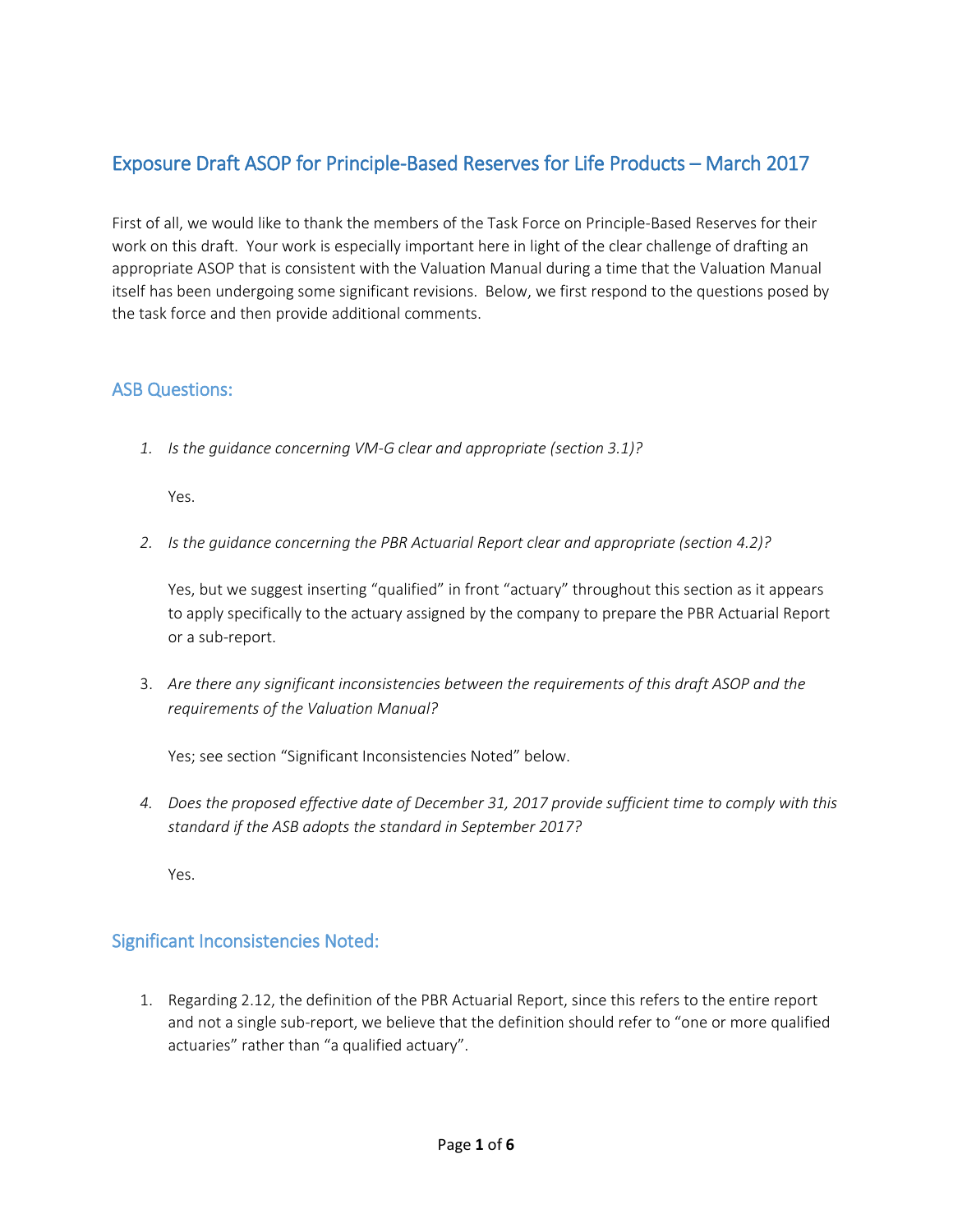- 2. In 3.4.1.b, if there is not a reason that "asset earned rates" is being used here instead of "net asset earned rates", we suggest using "net asset earned rates" for consistency with the Valuation Manual.
- 3. In the last sentence of 3.4.1.c, Model Validation, we find the current phrasing concerning, especially in this stage of PBR. We suggest: "A model that in the actuary's judgement was previously subject to rigorous review and testing and updated in a controlled manner may require less rigorous current review may reasonably be subject to a current review that is more focused on recent updates."
- 4. Regarding 3.4.2.b.2, Investment Experience, the discussion of reinvestment cash flows seems to be missing a reference to the alternative investment strategy (see VM-20 Section 7.E.1.g, which states the requirement that "the model reserve is not less than would be obtained by substituting an alternative investment strategy in which all fixed income reinvestment assets are…").
- 5. Regarding 3.4.2.f.3, it is unclear what is meant by "relatively insignificant" assumptions. What is it relative to? Expenses may be relatively insignificant in comparison to mortality, but expenses still very well may need a margin (see VM-20 Section 9.B.1, 9.B.4). A reference to materiality rather than relative significance seems more appropriate and in keeping with the Valuation Manual here.
- 6. In the first sentence of 3.5.3, Credit for Reinsurance Ceded, the language should be revised to reflect that the value cannot be negative; see VM-20 Section 8.D.1. (pg. 20-43). We suggest: "… the credit for reinsurance is the difference between excess, if any, of the pre-reinsurance-ceded minimum reserve and over the (post-reinsurance-ceded) minimum reserve."
- 7. In 3.4.1.b, 3.4.1.d.1, 3.4.d.1.ii, 3.4.2.b.1, 3.4.2.c.vi, 3.4.2.f, and 3.4.2.f.4, we urge that references to "minimum reserve" be replaced with references to "modeled reserve" or perhaps to "deterministic reserve or stochastic reserve, as appropriate". We believe that was the original intent, especially given our understanding that these sentences predated the introduction of the NPR for VM-20. In cases when NPR is the minimum reserve, some of the passages (e.g. in 3.4.1.b and 3.4.2.b.1) do not make sense as currently written. In other words, when NPR is the largest of the three (NPR, DR, and SR), especially if only by a small amount, it does not seem proper that the standards described in the ASOP for deriving DR and SR should effectively be made null and void.
- 8. There are multiple passages in the ASOP where it appears to be referring to satisfying VM-20 Section 2.G; however, in each instance it appears to only address the first of the two prongs required for a demonstration satisfying VM-20 Section 2.G. That is, the demonstration required by VM-20 Section 2.G has two prongs: (1) not materially underestimating the reserve and (2) not biasing the reserve low. We suggest: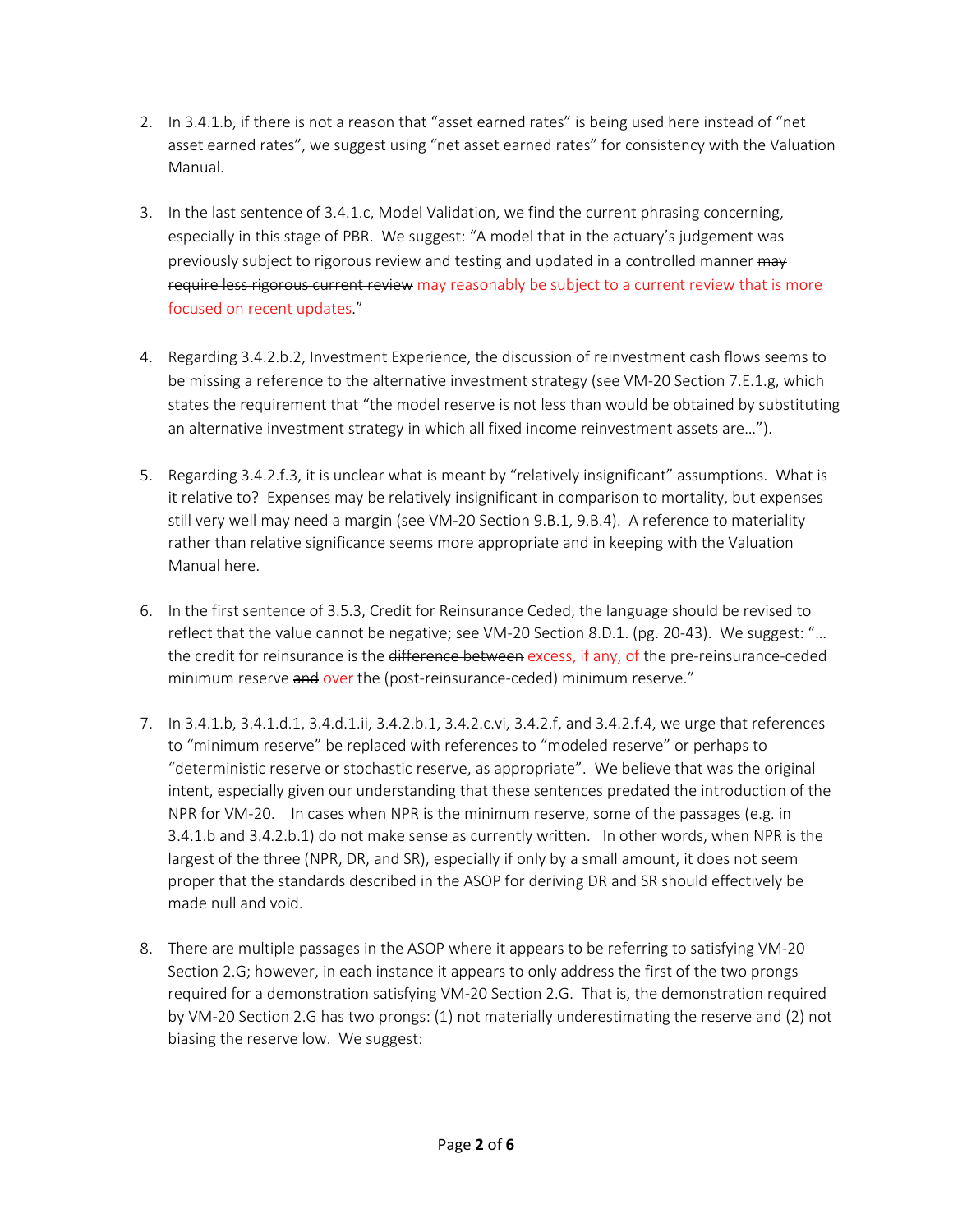a. 3.4.2.b.1: "When using these techniques, the actuary should be satisfied that the techniques used are appropriate to the situation and can reasonably be expected not to result in a material reduction or a downward bias in minimum reserves."

See VM-20 Section 7.G.2.c, VM-31 Section 3.D.6.r, and VM-20 Section 2.G.

b. 3.4.2.c.2: "If this is not done and consequently the business has one modeling cell and average pattern, the actuary should consider sensitivity testing to determine whether the estimates of reserves or risks are materially impacted or biased downward by the use of such an approach."

See VM-20 Section 7.B.2 and VM-20 Section 2.G.

c. 3.4.2.c.1.vi: "If the actuary chooses to use a model for anticipated policyholder behavior that is not scenario-dependent, the actuary should demonstrate that the use of scenariodependent assumptions is unlikely to result in a materially higher minimum reserve and would not result in a higher expected reserve."

See VM-20 Section 9.D.2.a and VM-20 Section 2.G.

d. 3.4.1.d.1: "When grouping is used, the actuary should demonstrate that the use of a model with a higher degree of granularity is unlikely to result in a materially higher minimum reserve and would not result in a higher expected reserve."

See VM-20 Section 7.B.2 and VM-20 Section 2.G.

e. 3.5.1: "The actuary should not calculate the stochastic reserve or deterministic reserve by deducting a formulaic reinsurance credit (such as the Statement of Statutory Accounting Principles No. 61 reserve credit) from a stochastic reserve or deterministic reserve that is based on hypothetical pre-reinsurance cash flows as discussed in section 3.5.2 below, unless, in the actuary's professional judgment, such a procedure would produce a reserve that does not materially differ from a directly calculated stochastic reserve or deterministic reserve and would not result in a higher expected reserve."

See VM-20 Section 7.B.2 and VM-20 Section 2.G.

Furthermore, we must note that in these passages there is a significant gap between what is required to satisfy the first prong of VM-20 Section 2.G and the guidance given in the ASOP. The Valuation Manual requires that "the company can demonstrate that the use of such techniques does not understate the reserve by a material amount". In contrast, the proposed ASOP states weaker requirements of it being "unlikely" that the reserve is a material underestimate and that the reserve is "reasonably expected not to be" a material underestimate. To represent standards in these sections that would not inadvertently steer actuaries astray of the requirements of the Valuation Manual, further changes should be made to address this gap. Alternatively, these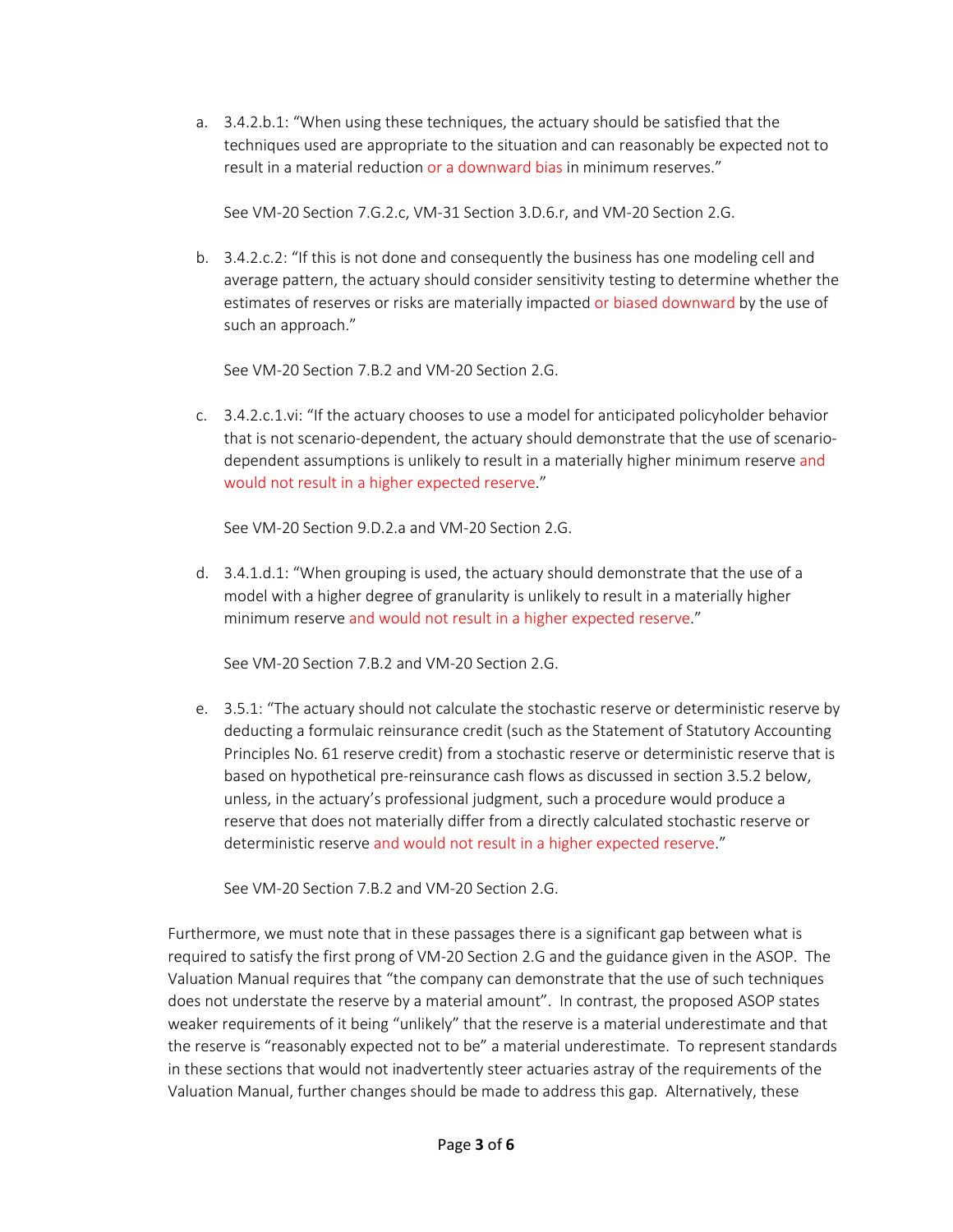sections could simply advise that the actuary comply with the requirements of VM-20 Section 2.G as these passages seem to be alluding to appropriate use of simplifications, approximations, and modeling efficiency techniques.

## Valuation Manual References for Significant Inconsistency Noted # 8:

#### VM-20 Section 2.G

A company may use simplifications, approximations and modeling efficiency techniques to calculate the NPR, the deterministic reserve and/or the stochastic reserve required by this section if the company can demonstrate that the use of such techniques does not understate the reserve by a material amount, and the expected value of the reserve calculated using simplifications, approximations and modeling efficiency techniques is not less than the expected value of the reserve calculated that does not use them. This does not preclude use of model segmentation for purposes of determining discount rates.

#### VM-20 Section 7.B.2

The company may use simplifications or modeling efficiency techniques to develop cash flows, if the approach is consistent with Section 2.G.

#### VM-20 Section 7.G.2.c

Use of fewer scenarios rather than a higher number of scenarios is permissible as a model efficiency technique provided that:

i. The smaller set of scenarios is generated using the prescribed scenario generator.

ii. The use of the technique is consistent with Section 2.G.

#### VM-20 Section 9.D.2.a

The company shall use a dynamic model or other scenario-dependent formulation to determine anticipated policyholder behavior unless the behavior can be appropriately represented by static assumptions.

#### VM-31 Section 3.D.6.r

If a scenario reduction technique is used, a description of the technique and documentation of how the company determined that the technique meets the requirements of Section 2.G. of VM-20.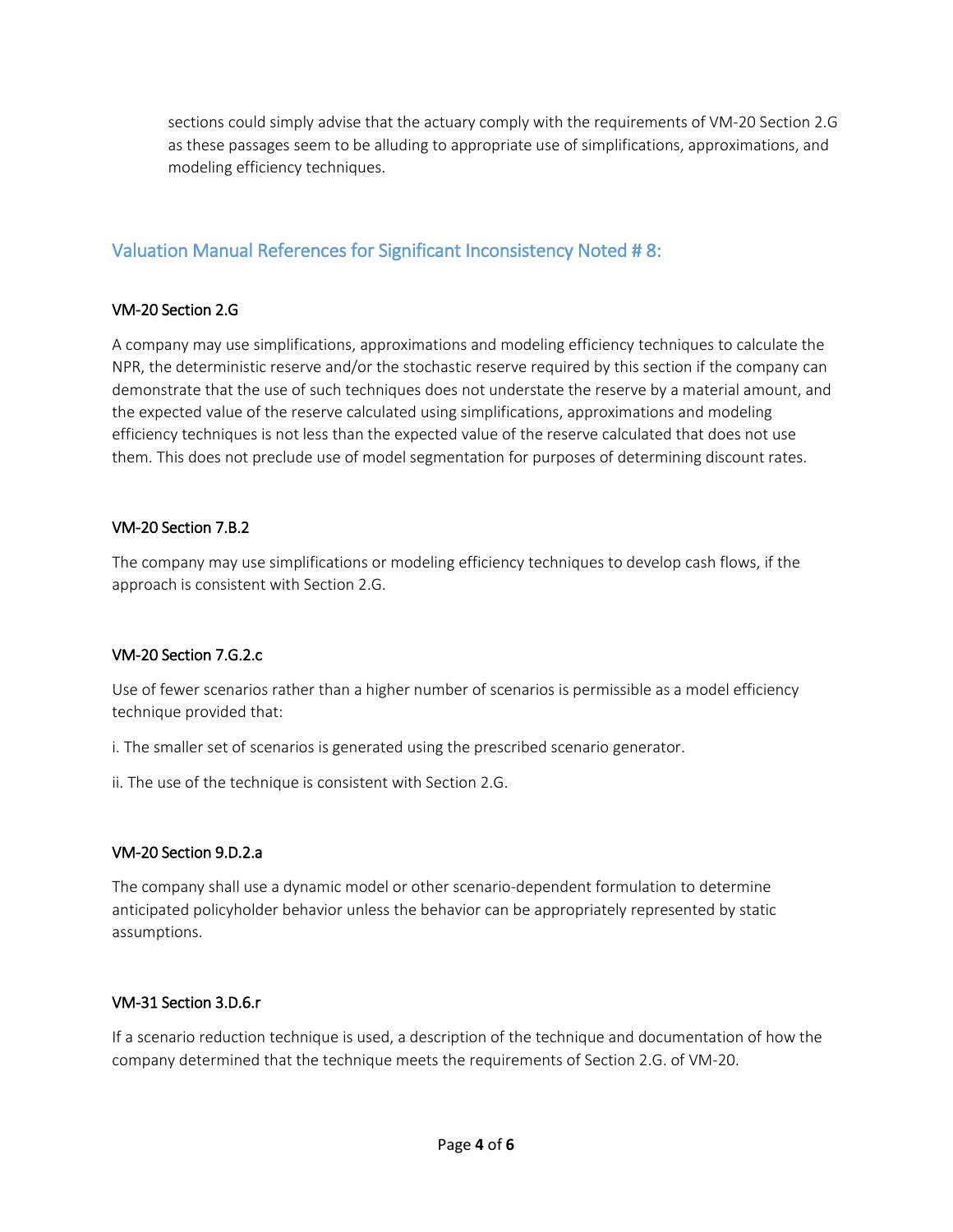### Other Comments:

- 1. The Valuation Manual capitalizes "PBR Actuarial Report", while the ASOP does not except when quoting the Valuation Manual. The difference is highlighted in 3.7, where there are instances of both treatments. We recommend capitalizing PBR Actuarial Report in the ASOP for consistency with Valuation Manual and common use.
- 2. Regarding 2.3, the 12/31/16 updates to the Valuation Manual included revising "Cash Flow Model" to be "Cash-Flow Model". Similar changes were made for cash-flow testing, cash-flow projections, etc. We recommend the ASOP be updated for consistency. This affects 2.3, 2.11, 2.18, 3.3.1.b, 3.3.2.b, 3.4.1.a, 3.4.1.c.2, the final paragraph of 3.4.2.a, the second paragraph of 3.5.2, and the second paragraph of 3.5.4.e. While not in the ASOP itself, this also affects Background paragraph 3 and Current Practices paragraphs 1&2.
- 3. In 2.15, the definition of Deterministic Reserve, this definition is consistent with the current Valuation Manual. However, we would like to note that an APF was submitted for this definition and we would ask that the ASOP would be similarly revised if the APF is adopted within the near future.
- 4. Regarding 2.19, the definition of Sensitivity Testing, we believe that sensitivity testing applies to both varying a single assumption and varying multiple assumptions. We suggest: "The process of calculating the effect of varying an one or more assumptions."
- 5. In 3.3.2.b, what is listed does not appear to be a factor with a possible impact on reserves. Therefore, it does not seem to fit with the sentence immediately preceding (a) and (b). We suggest "other factors found to be significant based on the results of other analyses that may have been completed as part of an economic capital measurement process or cash flow testing."
- 6. In the first paragraph of 3.4.2, it would be beneficial to include a reference to the new ASOP on Setting Assumptions, if it is finalized in time, or incorporate such a reference in future revisions of this ASOP.
- 7. In the third paragraph of 3.4.2, there is a somewhat awkward contrast between assumptions with a "significant impact" and those with a "less significant impact". That is, there is a contrast between a binary condition (significant/not significant) and a graded condition (less significant/more significant/most significant). The prior sentence discusses those assumptions that have the "most significant impact". We suggest: "The actuary should consider performing more extensive analysis for assumptions that have a more significant impact on valuation results than for assumptions that have a less significant impact."
- 8. Regarding the fourth paragraph of 3.4.2.d.2, it seems strange to allow for the exclusion of anomalous expenditures while only considering their possible recurrence. We suggest: "If such